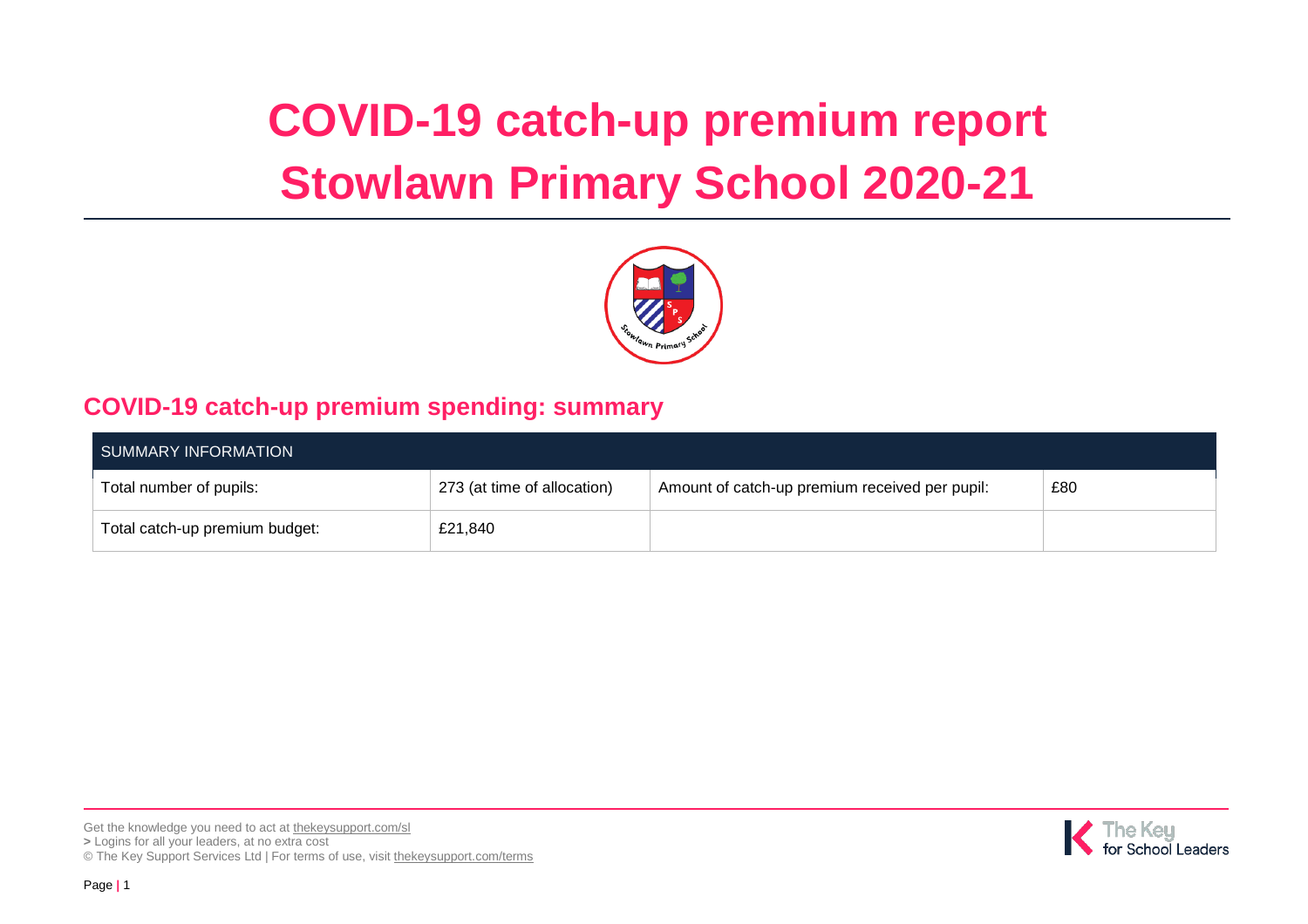#### STRATEGY STATEMENT

**Catch-up priorities**

**Stowlawn Primary School will prioritise those pupils who have significant gaps in their knowledge**

**Core approaches** 

**We will initially employ two part-time teachers to support small groups of identified pupils; participate in the NELI project**

**Overall aims** 

- **To reduce the attainment gap between disadvantaged pupils and their peers**
- **To raise the attainment of all pupils by closing the gap created by COVID-19 school closures**

## **Barriers to learning**

| BARRIERS TO FUTURE ATTAINMENT |                                                                                                  |  |  |  |
|-------------------------------|--------------------------------------------------------------------------------------------------|--|--|--|
|                               | Academic barriers:                                                                               |  |  |  |
| A                             | Low levels of literacy and maths                                                                 |  |  |  |
| B                             | Low starting point on entry to school                                                            |  |  |  |
| C                             | Significant numbers of EAL pupils with no English entering school (particularly in EYFS and KS1) |  |  |  |
| D                             | Increasing numbers of pupils allocated to school with significant SEND                           |  |  |  |

### ADDITIONAL BARRIERS

External barriers:

© The Key Support Services Ltd | [thekeysupport.com/terms](https://thekeysupport.com/terms-of-use)

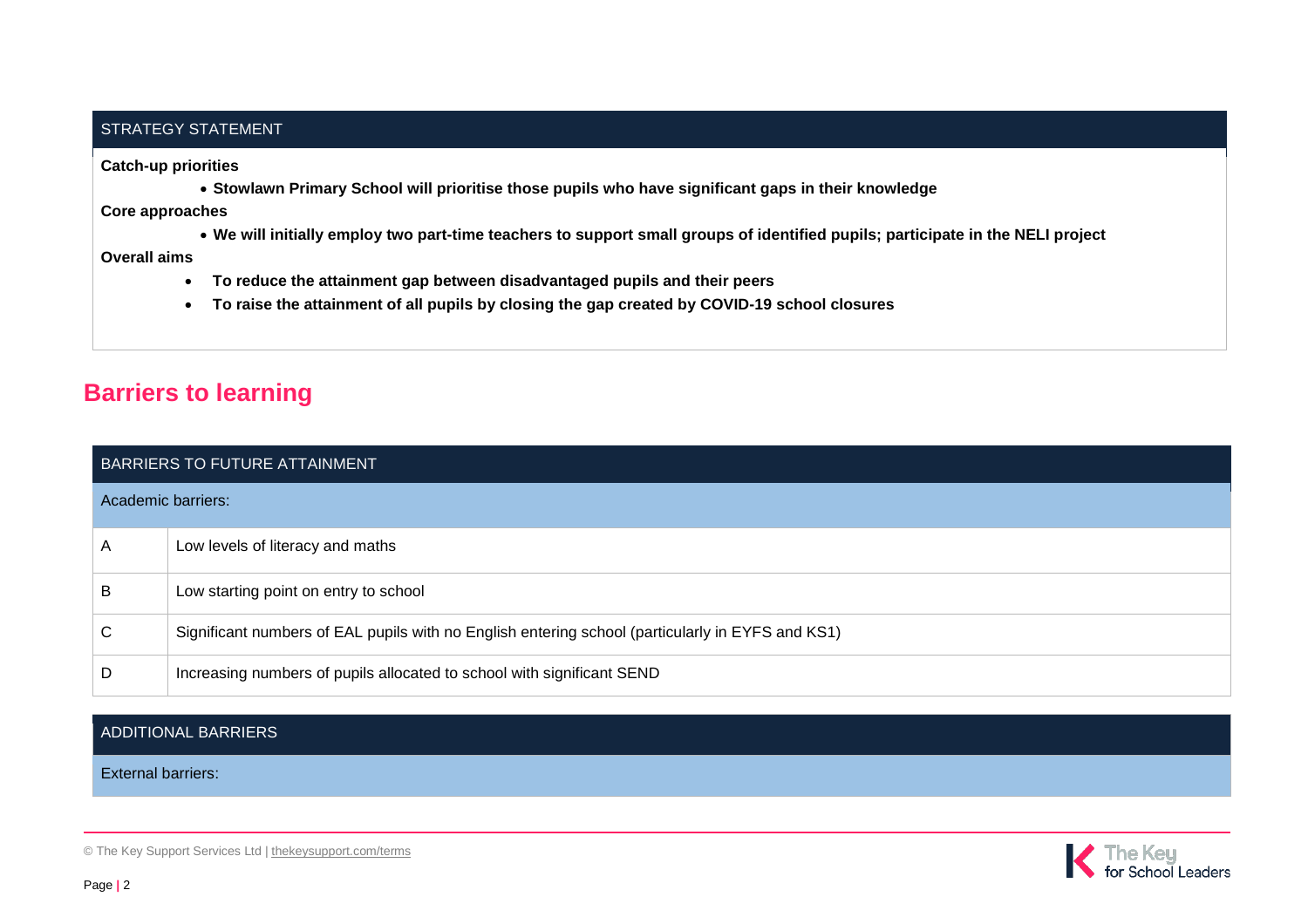| Difficult home learning environments                                                                  |
|-------------------------------------------------------------------------------------------------------|
| Number of vulnerable pupils or with difficult home circumstances (increased during Covid 19 pandemic) |
| Access to technology                                                                                  |

## **Planned expenditure for current academic year**

| Quality of teaching for all                                            |                                                             |                                                                                                                                                                                 |                                                                                                                                                                                                                                                                                                                                                                                                     |                      |                                                                               |  |  |
|------------------------------------------------------------------------|-------------------------------------------------------------|---------------------------------------------------------------------------------------------------------------------------------------------------------------------------------|-----------------------------------------------------------------------------------------------------------------------------------------------------------------------------------------------------------------------------------------------------------------------------------------------------------------------------------------------------------------------------------------------------|----------------------|-------------------------------------------------------------------------------|--|--|
| Action                                                                 | Intended outcome<br>and success criteria                    | What's the evidence and<br>rationale for this choice?                                                                                                                           | How will you make sure it's<br>implemented well?                                                                                                                                                                                                                                                                                                                                                    | Staff lead           | When will you<br>review this?                                                 |  |  |
| Employ $1 \times 0.5$<br>qualified teacher to<br>support Year 6 pupils | Reduced class size<br>to maintain progress<br>of all pupils | professional knowledge of pupils<br>and their progress within small<br>groups<br>DfE's catch-up premium<br>guidance<br>EEF's COVID-19 support guide<br>$\bullet$<br>for schools | Identification of pupils including:<br>testing in line with LA catch up<br>programme when school<br>reopened in September and<br>those with biggest knowledge<br>gaps identified<br>teacher knowledge of pupils<br>$\bullet$<br>Time limited interventions<br>$\bullet$<br>weekly checking and<br>$\bullet$<br>discussions between Teachers<br>and catch up staff<br>Flexible grouping<br>$\bullet$ | HT and Y6<br>teacher | <b>The</b><br>requirements<br>for Y6 will be<br>reviewed on a<br>termly basis |  |  |

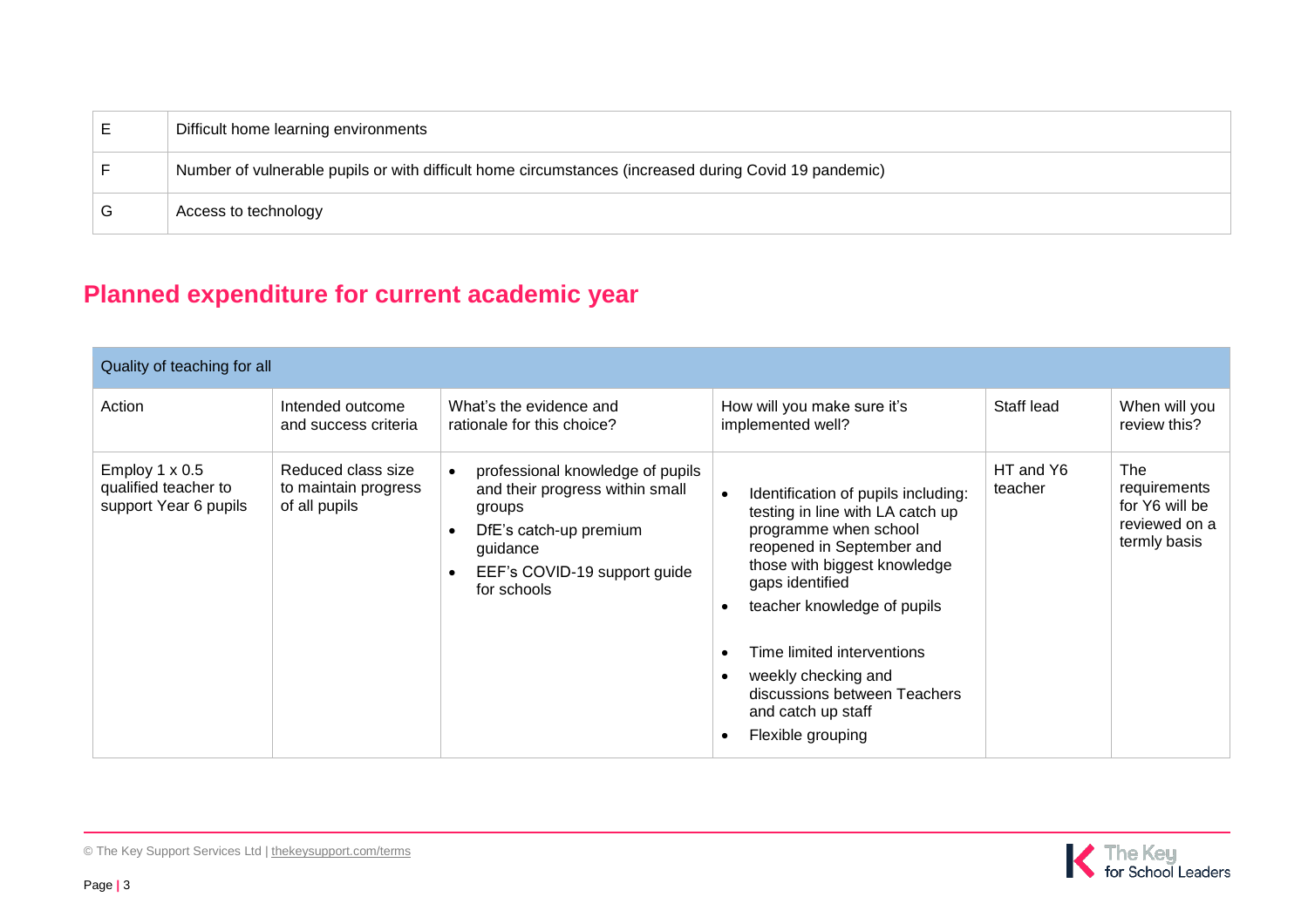| Employ $1 \times 0.5$<br>qualified teacher to<br>support Year 1 pupils | Reduced class size<br>to maintain progress<br>of all pupils | professional knowledge of pupils<br>and their progress within small<br>groups<br>DfE's catch-up premium<br>$\bullet$<br>guidance<br>EEF's COVID-19 support guide<br>$\bullet$<br>for schools | $\bullet$<br>$\bullet$<br>$\bullet$<br>$\bullet$<br>$\bullet$<br>$\bullet$ | Identification of pupils including:<br>testing in line with LA catch up<br>programme when school<br>reopened in September and<br>those with biggest knowledge<br>gaps identified<br>teacher knowledge of pupils<br>phonics testing<br>Time limited interventions<br>weekly checking and<br>discussions between Teachers<br>and catch up staff<br>Flexible grouping | HT and Y1<br>teachers<br>Total budgeted cost: | The<br>requirements<br>for Y1 will be<br>reviewed on a<br>termly basis<br>20 weeks @<br>£550 / wk<br>£11,000 |
|------------------------------------------------------------------------|-------------------------------------------------------------|----------------------------------------------------------------------------------------------------------------------------------------------------------------------------------------------|----------------------------------------------------------------------------|--------------------------------------------------------------------------------------------------------------------------------------------------------------------------------------------------------------------------------------------------------------------------------------------------------------------------------------------------------------------|-----------------------------------------------|--------------------------------------------------------------------------------------------------------------|
| <b>Targeted support</b>                                                |                                                             |                                                                                                                                                                                              |                                                                            |                                                                                                                                                                                                                                                                                                                                                                    |                                               |                                                                                                              |
| Action                                                                 | Intended outcome<br>and success criteria                    | What's the evidence and<br>rationale for this choice?                                                                                                                                        |                                                                            | How will you make sure it's<br>implemented well?                                                                                                                                                                                                                                                                                                                   | Staff lead                                    | When will you<br>review this?                                                                                |

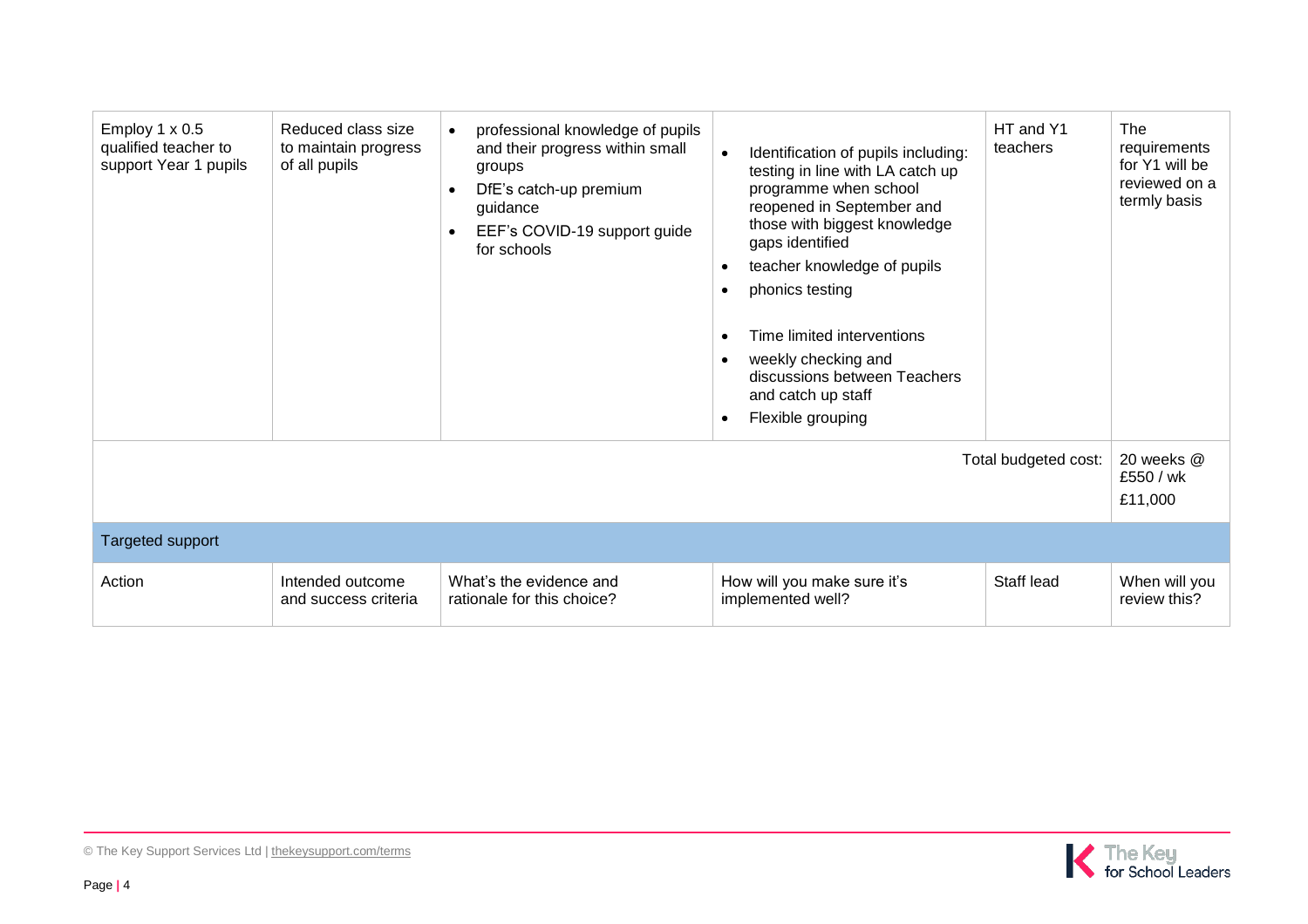| Employ $1 \times 0.5$<br>qualified teacher to<br>support Year 6 pupils | <b>Identified Year 6</b><br>pupils make sufficient<br>progress to reflect<br>trajectory prior to<br>pandemic in literacy<br>and maths, catching<br>up with their peers | professional knowledge of pupils<br>$\bullet$<br>and their progress within small<br>groups<br>DfE's catch-up premium<br>$\bullet$<br>guidance<br>EEF's COVID-19 support guide<br>$\bullet$<br>for schools | Identification of pupils including:<br>testing in line with LA catch up<br>programme when school<br>reopened in September and<br>those with biggest knowledge<br>gaps identified<br>teacher knowledge of pupils<br>Time limited interventions<br>weekly checking and<br>discussions between Teachers<br>and catch up staff<br>Flexible grouping                                              | HT and Y6<br>teacher  | The<br>requirements<br>for Y6 will be<br>reviewed on a<br>termly basis |
|------------------------------------------------------------------------|------------------------------------------------------------------------------------------------------------------------------------------------------------------------|-----------------------------------------------------------------------------------------------------------------------------------------------------------------------------------------------------------|----------------------------------------------------------------------------------------------------------------------------------------------------------------------------------------------------------------------------------------------------------------------------------------------------------------------------------------------------------------------------------------------|-----------------------|------------------------------------------------------------------------|
| Employ 1 x 0.5<br>qualified teacher to<br>support Year 1 pupils        | <b>Identified Year 1</b><br>pupils make sufficient<br>progress to reflect<br>trajectory prior to<br>pandemic in phonics<br>and maths catching<br>up with their peers   | professional knowledge of pupils<br>$\bullet$<br>and their progress within small<br>groups<br>DfE's catch-up premium<br>$\bullet$<br>guidance<br>EEF's COVID-19 support guide<br>$\bullet$<br>for schools | Identification of pupils including:<br>$\bullet$<br>testing in line with LA catch up<br>programme when school<br>reopened in September and<br>those with biggest knowledge<br>gaps identified<br>teacher knowledge of pupils<br>$\bullet$<br>phonics testing<br>Time limited interventions<br>weekly checking and<br>discussions between Teachers<br>and catch up staff<br>Flexible grouping | HT and Y1<br>teachers | The<br>requirements<br>for Y1 will be<br>reviewed on a<br>termly basis |
| Total budgeted cost:                                                   |                                                                                                                                                                        |                                                                                                                                                                                                           |                                                                                                                                                                                                                                                                                                                                                                                              |                       | 20 weeks @<br>£550 / wk<br>£11,000                                     |